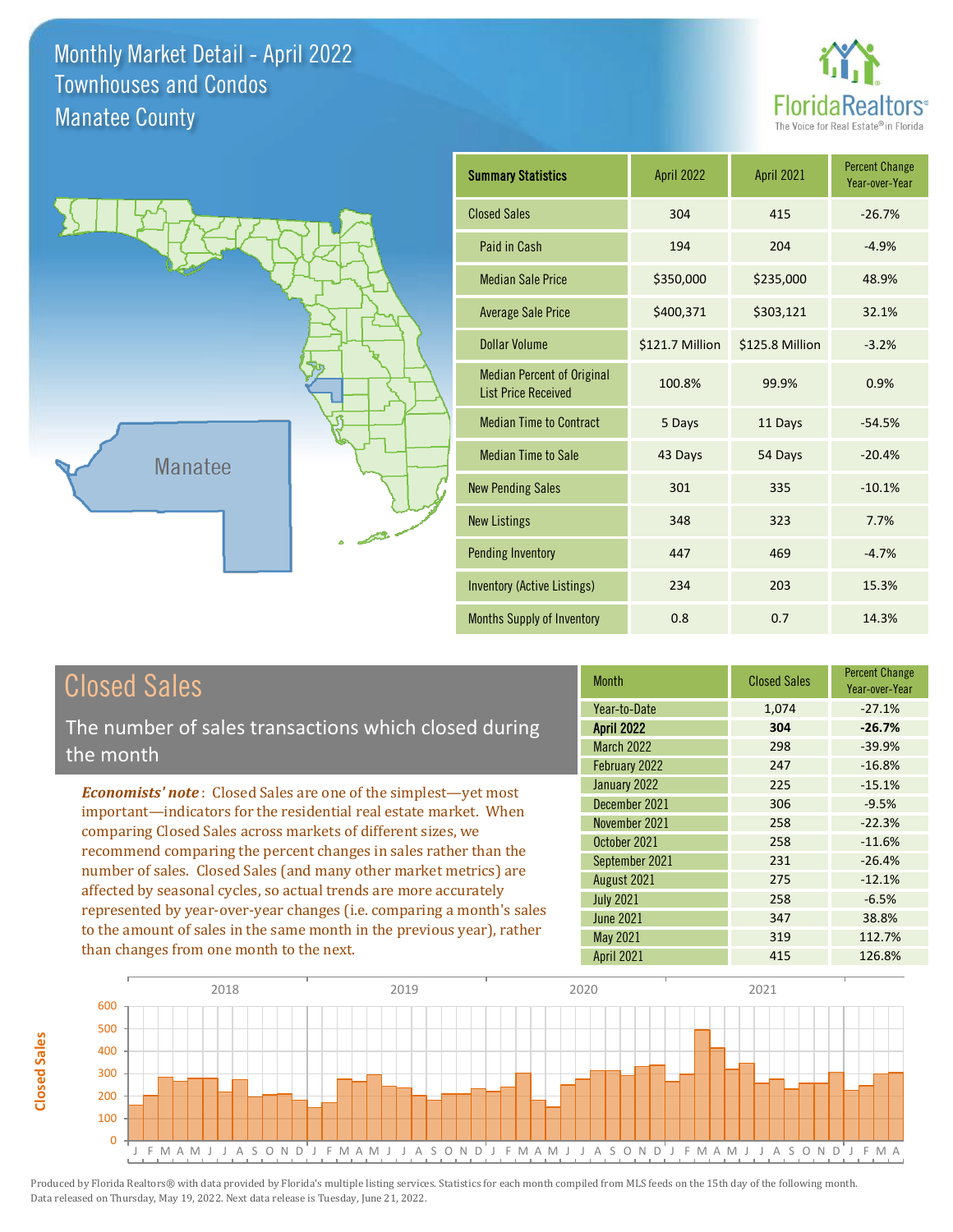this statistic should be interpreted with care.



190 61.0%

| Cash Sales                                                                     | <b>Month</b>      | <b>Cash Sales</b> | <b>Percent Change</b><br>Year-over-Year |
|--------------------------------------------------------------------------------|-------------------|-------------------|-----------------------------------------|
|                                                                                | Year-to-Date      | 651               | $-9.1%$                                 |
| The number of Closed Sales during the month in which                           | <b>April 2022</b> | 194               | $-4.9%$                                 |
| buyers exclusively paid in cash                                                | <b>March 2022</b> | 188               | $-18.3%$                                |
|                                                                                | February 2022     | 142               | $-11.8%$                                |
|                                                                                | January 2022      | 127               | 5.0%                                    |
|                                                                                | December 2021     | 165               | 17.0%                                   |
| <b>Economists' note:</b> Cash Sales can be a useful indicator of the extent to | November 2021     | 125               | $-24.2%$                                |
| which investors are participating in the market. Why? Investors are            | October 2021      | 134               | 10.7%                                   |
| far more likely to have the funds to purchase a home available up front,       | September 2021    | 126               | $-6.0%$                                 |
| whereas the typical homebuyer requires a mortgage or some other                | August 2021       | 138               | 6.2%                                    |
| form of financing. There are, of course, many possible exceptions, so          | <b>July 2021</b>  | 142               | 14.5%                                   |

J F M A M J J A S O N D J F M A M J J A S O N D J F M A M J J A S O N D J F M A M J J A S O N D J F M A 0 50 100 150 200 250 2018 2019 2020 2021

# Cash Sales as a Percentage of Closed Sales

The percentage of Closed Sales during the month which were Cash Sales

*Economists' note* : This statistic is simply another way of viewing Cash Sales. The remaining percentages of Closed Sales (i.e. those not paid fully in cash) each month involved some sort of financing, such as mortgages, owner/seller financing, assumed loans, etc.

| <b>Month</b>      | <b>Percent of Closed</b><br>Sales Paid in Cash | <b>Percent Change</b><br>Year-over-Year |
|-------------------|------------------------------------------------|-----------------------------------------|
| Year-to-Date      | 60.6%                                          | 24.7%                                   |
| <b>April 2022</b> | 63.8%                                          | 29.7%                                   |
| <b>March 2022</b> | 63.1%                                          | 36.0%                                   |
| February 2022     | 57.5%                                          | 6.1%                                    |
| January 2022      | 56.4%                                          | 23.4%                                   |
| December 2021     | 53.9%                                          | 29.3%                                   |
| November 2021     | 48.4%                                          | $-2.6%$                                 |
| October 2021      | 51.9%                                          | 25.4%                                   |
| September 2021    | 54.5%                                          | 27.6%                                   |
| August 2021       | 50.2%                                          | 21.0%                                   |
| <b>July 2021</b>  | 55.0%                                          | 22.5%                                   |
| <b>June 2021</b>  | 54.8%                                          | 16.1%                                   |
| <b>May 2021</b>   | 61.4%                                          | 64.6%                                   |
| <b>April 2021</b> | 49.2%                                          | $-2.2%$                                 |

May 2021 196 250.0%

June 2021

April 2021 204 204 121.7%

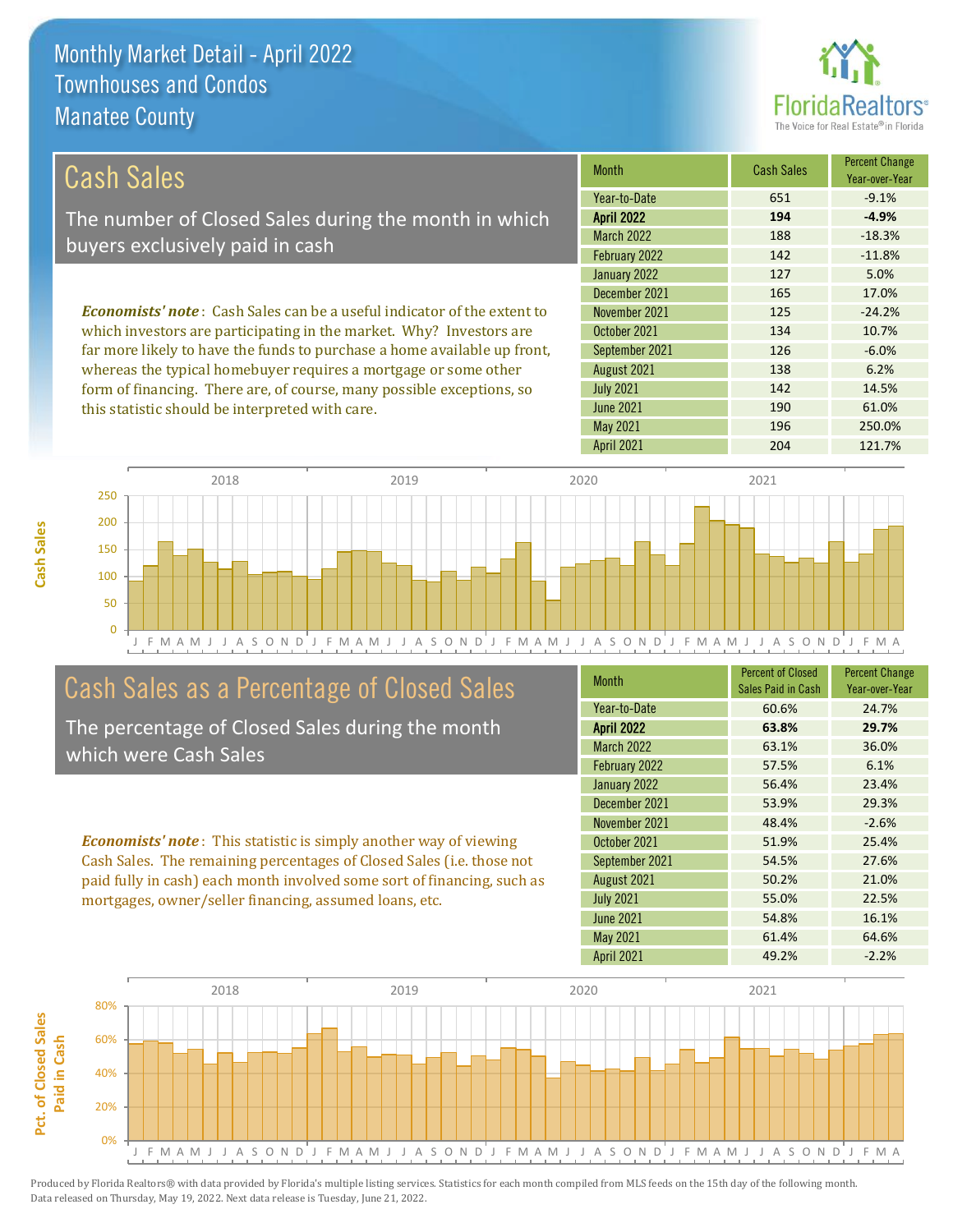

#### *Economists' note* : Median Sale Price is our preferred summary statistic for price activity because, unlike Average Sale Price, Median Sale Price is not sensitive to high sale prices for small numbers of homes that may not be characteristic of the market area. Keep in mind that median price trends over time are not always solely caused by changes in the general value of local real estate. Median sale price only reflects the values of the homes that *sold* each month, and the mix of the types of homes that sell can change over time. April 2021 **\$235,000** 10.8% June 2021 **\$280,000** \$280,000 30.7% May 2021 **5.9%** \$243,595 5.9% August 2021 **\$275,000** 23.3% July 2021 **\$250,050** 13.7% \$301,000 30.3% December 2021 **\$302,965** 26.8% September 2021 **\$285,000** 29.5% March 2022 \$320,539 30.8% February 2022 \$325,000 41.3% November 2021 **\$300,000** 26.4% October 2021 **\$278,000** 9.0% January 2022 Month Median Sale Price Percent Change Year-over-Year April 2022 **\$350,000 48.9%** Year-to-Date \$329,500 38.7% Median Sale Price The median sale price reported for the month (i.e. 50% of sales were above and 50% of sales were below)



## Average Sale Price

The average sale price reported for the month (i.e. total sales in dollars divided by the number of sales)

*Economists' note* : Usually, we prefer Median Sale Price over Average Sale Price as a summary statistic for home prices. However, Average Sale Price does have its uses—particularly when it is analyzed alongside the Median Sale Price. For one, the relative difference between the two statistics can provide some insight into the market for higher-end homes in an area.

| Month             | <b>Average Sale Price</b> | <b>Percent Change</b><br>Year-over-Year |
|-------------------|---------------------------|-----------------------------------------|
| Year-to-Date      | \$387,592                 | 32.5%                                   |
| <b>April 2022</b> | \$400,371                 | 32.1%                                   |
| <b>March 2022</b> | \$394,151                 | 31.5%                                   |
| February 2022     | \$371,367                 | 36.1%                                   |
| January 2022      | \$379,451                 | 33.6%                                   |
| December 2021     | \$377,763                 | 3.5%                                    |
| November 2021     | \$342,508                 | 29.2%                                   |
| October 2021      | \$330,662                 | 12.2%                                   |
| September 2021    | \$321,810                 | 6.9%                                    |
| August 2021       | \$302,733                 | 15.7%                                   |
| <b>July 2021</b>  | \$309,887                 | 14.5%                                   |
| <b>June 2021</b>  | \$331,691                 | 39.0%                                   |
| <b>May 2021</b>   | \$312,244                 | 19.4%                                   |
| <b>April 2021</b> | \$303,121                 | 28.0%                                   |



Produced by Florida Realtors® with data provided by Florida's multiple listing services. Statistics for each month compiled from MLS feeds on the 15th day of the following month. Data released on Thursday, May 19, 2022. Next data release is Tuesday, June 21, 2022.

**Average Sale Price**

**Average Sale Price**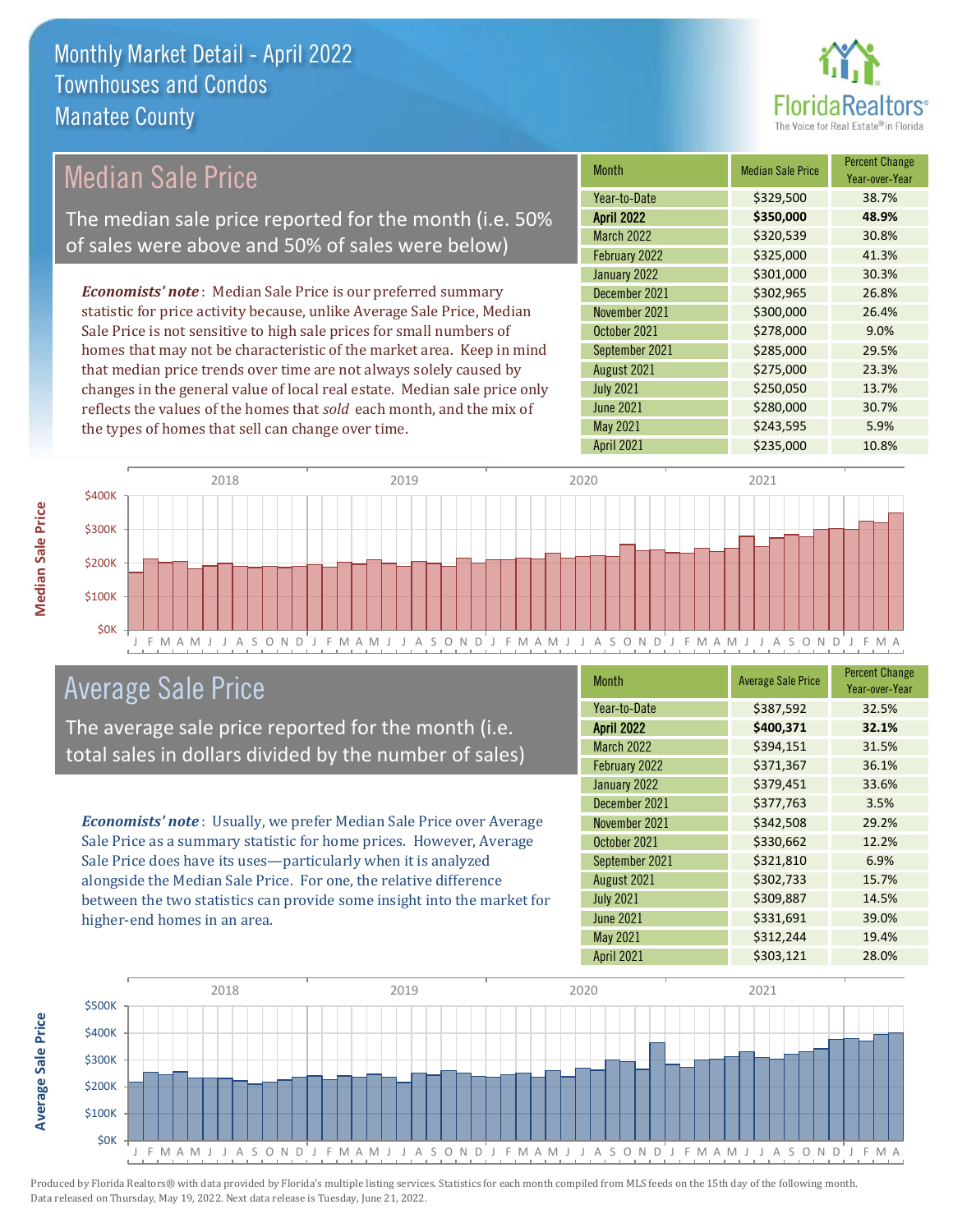

### ollar Volume

The sum of the sale prices for all sales which closed during the month

*Economists' note* : Dollar Volume is simply the sum of all sale prices in a given time period, and can quickly be calculated by multiplying Closed Sales by Average Sale Price. It is a strong indicator of the health of the real estate industry in a market, and is of particular interest to real estate professionals, investors, analysts, and government agencies. Potential home sellers and home buyers, on the other hand, will likely be better served by paying attention to trends in the two components of Dollar Volume (i.e. sales and prices) individually.

| <b>Month</b>      | Dollar Volume   | <b>Percent Change</b><br>Year-over-Year |
|-------------------|-----------------|-----------------------------------------|
| Year-to-Date      | \$416.3 Million | $-3.4%$                                 |
| <b>April 2022</b> | \$121.7 Million | $-3.2%$                                 |
| <b>March 2022</b> | \$117.5 Million | $-21.0%$                                |
| February 2022     | \$91.7 Million  | 13.2%                                   |
| January 2022      | \$85.4 Million  | 13.4%                                   |
| December 2021     | \$115.6 Million | $-6.3%$                                 |
| November 2021     | \$88.4 Million  | 0.4%                                    |
| October 2021      | \$85.3 Million  | $-0.8%$                                 |
| September 2021    | \$74.3 Million  | $-21.3%$                                |
| August 2021       | \$83.3 Million  | 1.7%                                    |
| <b>July 2021</b>  | \$80.0 Million  | 7.1%                                    |
| <b>June 2021</b>  | \$115.1 Million | 93.0%                                   |
| May 2021          | \$99.6 Million  | 154.0%                                  |
| <b>April 2021</b> | \$125.8 Million | 190.3%                                  |



# Median Percent of Original List Price Received

The median of the sale price (as a percentage of the original list price) across all properties selling during the month

*Economists' note* : The Median Percent of Original List Price Received is useful as an indicator of market recovery, since it typically rises as buyers realize that the market may be moving away from them and they need to match the selling price (or better it) in order to get a contract on the house. This is usually the last measure to indicate a market has shifted from down to up, so it is what we would call a *lagging* indicator.

| <b>Month</b>      | Med. Pct. of Orig.<br><b>List Price Received</b> | <b>Percent Change</b><br>Year-over-Year |
|-------------------|--------------------------------------------------|-----------------------------------------|
| Year-to-Date      | 100.0%                                           | 2.2%                                    |
| <b>April 2022</b> | 100.8%                                           | 0.9%                                    |
| March 2022        | 100.2%                                           | 2.3%                                    |
| February 2022     | 100.1%                                           | 3.1%                                    |
| January 2022      | 100.0%                                           | 3.7%                                    |
| December 2021     | 100.0%                                           | 3.5%                                    |
| November 2021     | 100.0%                                           | 3.4%                                    |
| October 2021      | 100.0%                                           | 4.6%                                    |
| September 2021    | 100.0%                                           | 3.7%                                    |
| August 2021       | 100.0%                                           | 4.6%                                    |
| <b>July 2021</b>  | 100.0%                                           | 4.5%                                    |
| <b>June 2021</b>  | 100.0%                                           | 5.6%                                    |
| May 2021          | 100.0%                                           | 5.2%                                    |
| <b>April 2021</b> | 99.9%                                            | 5.0%                                    |

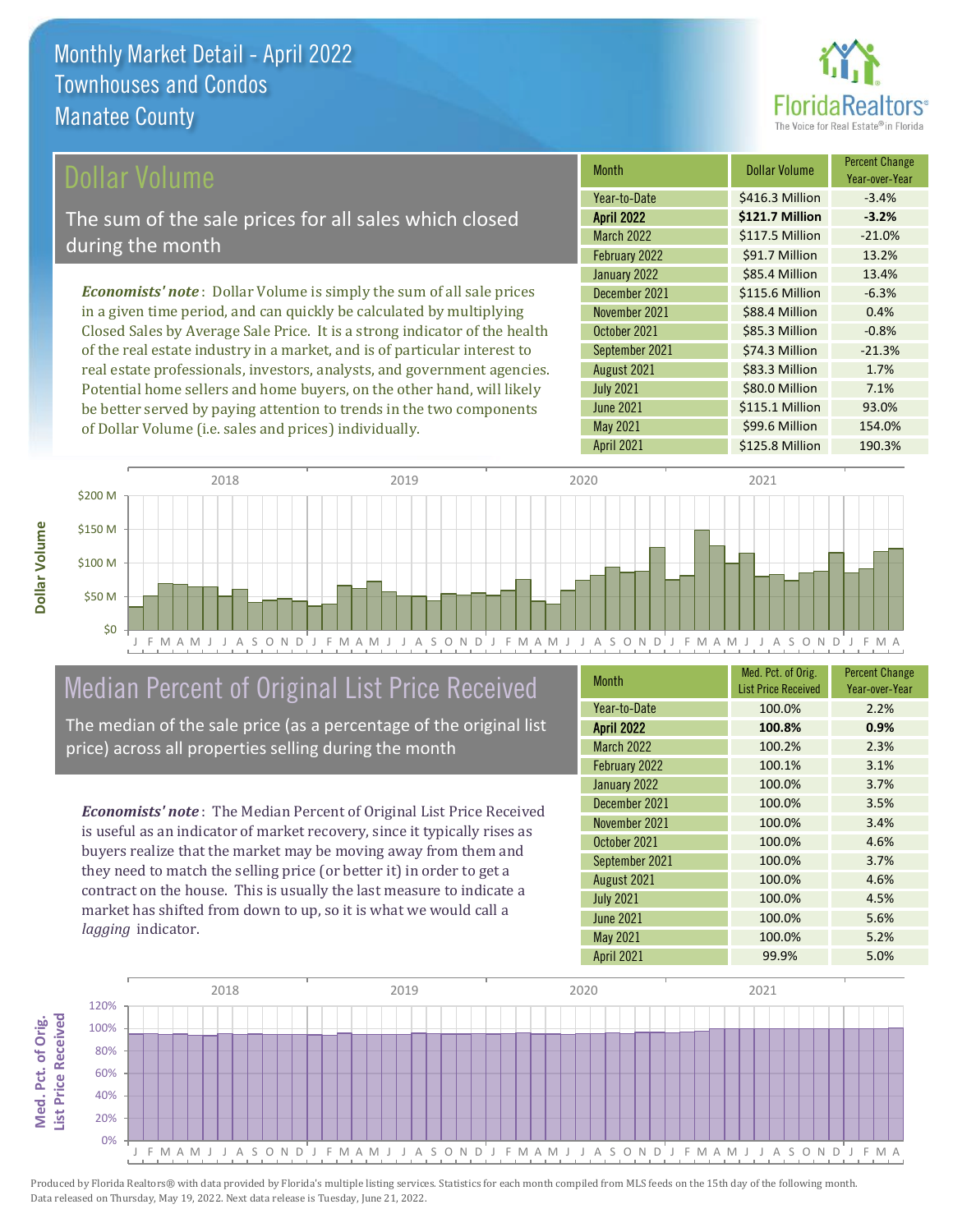

# Median Time to Contract

The median number of days between the listing date and contract date for all Closed Sales during the month

*Economists' note* : Like Time to Sale, Time to Contract is a measure of the length of the home selling process calculated for sales which closed during the month. The difference is that Time to Contract measures the number of days between the initial listing of a property and the signing of the contract which eventually led to the closing of the sale. When the gap between Median Time to Contract and Median Time to Sale grows, it is usually a sign of longer closing times and/or declining numbers of cash sales.

| <b>Month</b>      | Median Time to<br>Contract | <b>Percent Change</b><br>Year-over-Year |
|-------------------|----------------------------|-----------------------------------------|
| Year-to-Date      | 5 Days                     | $-77.3%$                                |
| <b>April 2022</b> | 5 Days                     | $-54.5%$                                |
| March 2022        | 5 Days                     | $-73.7%$                                |
| February 2022     | 5 Days                     | $-85.3%$                                |
| January 2022      | 6 Days                     | $-85.0%$                                |
| December 2021     | 6 Days                     | $-76.9%$                                |
| November 2021     | 9 Days                     | $-73.5%$                                |
| October 2021      | 7 Days                     | $-82.9%$                                |
| September 2021    | 6 Days                     | $-85.0%$                                |
| August 2021       | 7 Days                     | $-84.8%$                                |
| <b>July 2021</b>  | 6 Days                     | $-91.8%$                                |
| <b>June 2021</b>  | 6 Days                     | $-91.0%$                                |
| May 2021          | 9 Days                     | $-78.0%$                                |
| April 2021        | 11 Days                    | $-73.2%$                                |



## Median Time to Sale

**Median Time to** 

**Median Time to** 

The median number of days between the listing date and closing date for all Closed Sales during the month

*Economists' note* : Time to Sale is a measure of the length of the home selling process, calculated as the number of days between the initial listing of a property and the closing of the sale. *Median* Time to Sale is the amount of time the "middle" property selling this month was on the market. That is, 50% of homes selling this month took *less* time to sell, and 50% of homes took *more* time to sell. Median Time to Sale gives a more accurate picture than Average Time to Sale, which can be skewed upward by small numbers of properties taking an abnormally long time to sell.

| <b>Month</b>      | <b>Median Time to Sale</b> | <b>Percent Change</b><br>Year-over-Year |
|-------------------|----------------------------|-----------------------------------------|
| Year-to-Date      | 43 Days                    | $-33.8%$                                |
| <b>April 2022</b> | 43 Days                    | $-20.4%$                                |
| <b>March 2022</b> | 42 Days                    | $-32.3%$                                |
| February 2022     | 41 Days                    | $-45.3%$                                |
| January 2022      | 47 Days                    | $-41.3%$                                |
| December 2021     | 44 Days                    | $-37.1%$                                |
| November 2021     | 49 Days                    | $-39.5%$                                |
| October 2021      | 45 Days                    | $-45.8%$                                |
| September 2021    | 41 Days                    | $-51.8%$                                |
| August 2021       | 47 Days                    | $-48.9%$                                |
| <b>July 2021</b>  | 46 Days                    | $-59.6%$                                |
| <b>June 2021</b>  | 45 Days                    | $-58.3%$                                |
| May 2021          | 50 Days                    | $-47.9%$                                |
| <b>April 2021</b> | 54 Days                    | $-39.3%$                                |

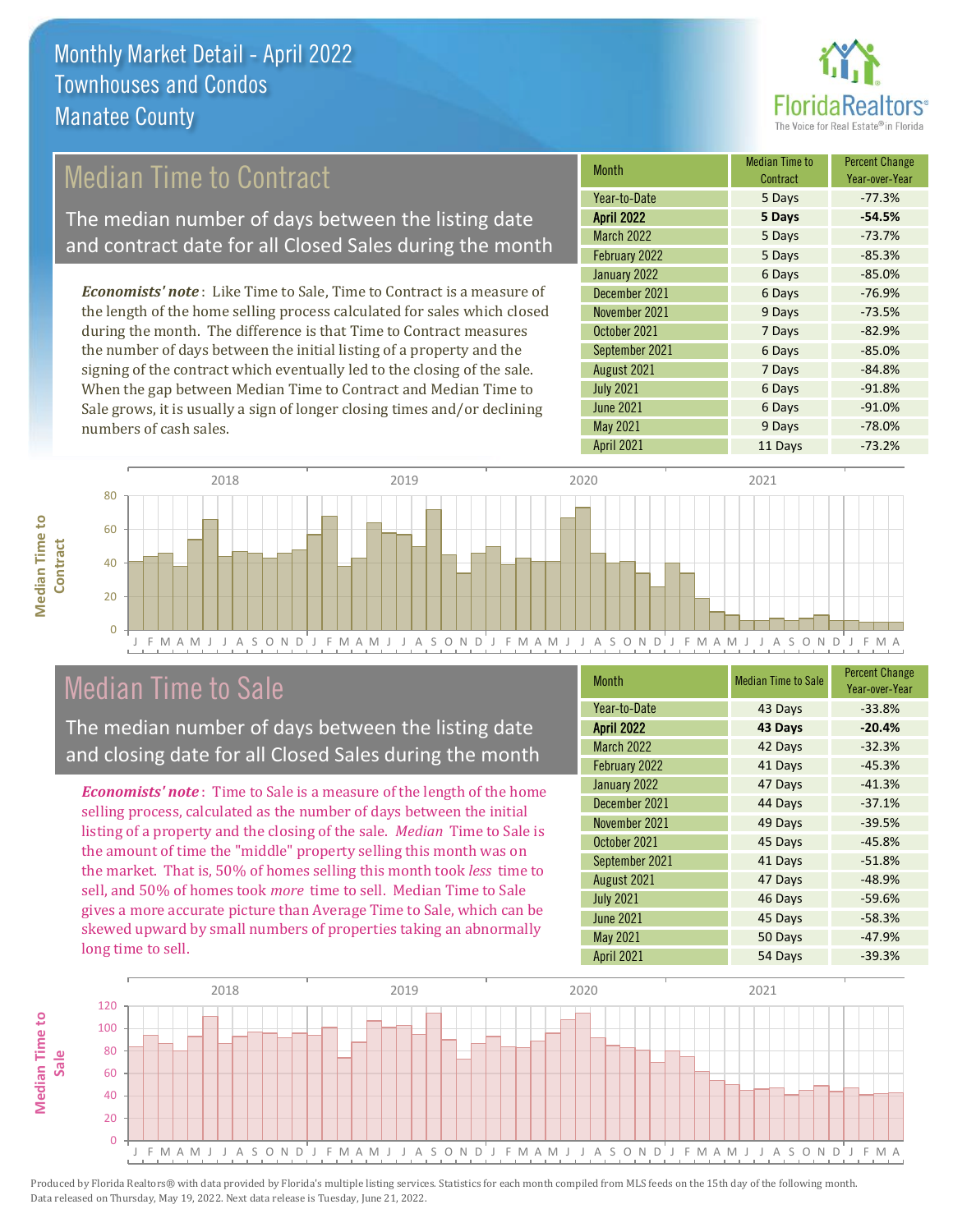distressed properties for sale.



| <b>New Pending Sales</b>                                                       | <b>Month</b>      | <b>New Pending Sales</b> | <b>Percent Change</b><br>Year-over-Year |
|--------------------------------------------------------------------------------|-------------------|--------------------------|-----------------------------------------|
|                                                                                | Year-to-Date      | 1,204                    | $-24.3%$                                |
| The number of listed properties that went under                                | <b>April 2022</b> | 301                      | $-10.1%$                                |
| contract during the month                                                      | <b>March 2022</b> | 311                      | $-24.5%$                                |
|                                                                                | February 2022     | 274                      | $-41.1%$                                |
|                                                                                | January 2022      | 318                      | $-16.1%$                                |
| <b>Economists' note</b> : Because of the typical length of time it takes for a | December 2021     | 218                      | $-26.8%$                                |
| sale to close, economists consider Pending Sales to be a decent                | November 2021     | 246                      | $-15.5%$                                |
| indicator of potential future Closed Sales. It is important to bear in         | October 2021      | 267                      | $-21.9%$                                |
| mind, however, that not all Pending Sales will be closed successfully.         | September 2021    | 271                      | $-13.7%$                                |
| So, the effectiveness of Pending Sales as a future indicator of Closed         | August 2021       | 260                      | $-24.6%$                                |
| Sales is susceptible to changes in market conditions such as the               | <b>July 2021</b>  | 262                      | $-14.7%$                                |
| availability of financing for homebuyers and the inventory of                  | June 2021         | 313                      | $-6.6%$                                 |



# New Listings

The number of properties put onto the market during the month

availability of financing for homebuyers and the inventory of

*Economists' note* : New Listings tend to rise in delayed response to increasing prices, so they are often seen as a lagging indicator of market health. As prices rise, potential sellers raise their estimations of value—and in the most recent cycle, rising prices have freed up many potential sellers who were previously underwater on their mortgages. Note that in our calculations, we take care to not include properties that were recently taken off the market and quickly relisted, since these are not really *new* listings.

| <b>Month</b>      | <b>New Listings</b> | <b>Percent Change</b><br>Year-over-Year |
|-------------------|---------------------|-----------------------------------------|
| Year-to-Date      | 1,317               | $-0.1%$                                 |
| <b>April 2022</b> | 348                 | 7.7%                                    |
| <b>March 2022</b> | 363                 | 2.5%                                    |
| February 2022     | 298                 | $-13.6%$                                |
| January 2022      | 308                 | 4.1%                                    |
| December 2021     | 225                 | $-15.7%$                                |
| November 2021     | 251                 | $-2.3%$                                 |
| October 2021      | 249                 | $-21.9%$                                |
| September 2021    | 264                 | $-12.9%$                                |
| August 2021       | 281                 | $-15.9%$                                |
| <b>July 2021</b>  | 293                 | $-9.8%$                                 |
| <b>June 2021</b>  | 296                 | 14.3%                                   |
| May 2021          | 304                 | 5.2%                                    |
| <b>April 2021</b> | 323                 | 99.4%                                   |

April 2021 335 146.3%

May 2021 299 299 18.7%



**Pending Sales**

Pending Sales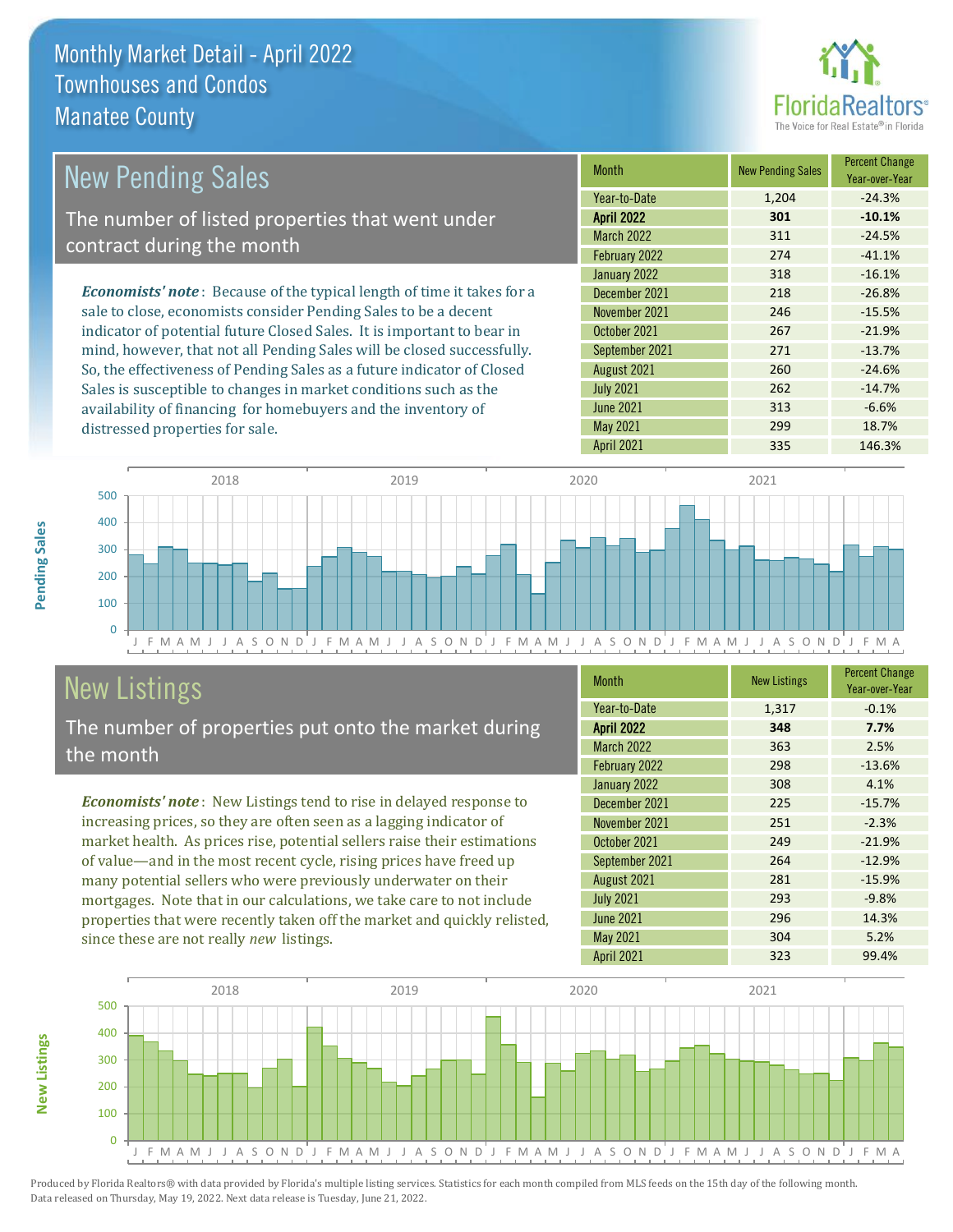

# *Economists' note* : There are a number of ways to define and calculate Inventory (Active Listings) The number of property listings active at the end of the month

Inventory. Our method is to simply count the number of active listings on the last day of the month, and hold this number to compare with the same month the following year. Inventory rises when New Listings are outpacing the number of listings that go off-market (regardless of whether they actually sell). Likewise, it falls when New Listings aren't keeping up with the rate at which homes are going off-market.

| <b>Month</b>             | Inventory | <b>Percent Change</b><br>Year-over-Year |
|--------------------------|-----------|-----------------------------------------|
| <b>YTD (Monthly Avg)</b> | 182       | $-37.4%$                                |
| April 2022               | 234       | 15.3%                                   |
| <b>March 2022</b>        | 201       | $-12.6%$                                |
| February 2022            | 155       | $-48.8%$                                |
| January 2022             | 137       | $-67.8%$                                |
| December 2021            | 155       | $-70.4%$                                |
| November 2021            | 180       | $-69.8%$                                |
| October 2021             | 183       | $-71.8%$                                |
| September 2021           | 204       | $-70.9%$                                |
| August 2021              | 218       | $-71.0%$                                |
| <b>July 2021</b>         | 195       | $-75.6%$                                |
| <b>June 2021</b>         | 173       | $-79.2%$                                |
| May 2021                 | 207       | $-78.5%$                                |
| <b>April 2021</b>        | 203       | $-79.7%$                                |



# Months Supply of Inventory

An estimate of the number of months it will take to deplete the current Inventory given recent sales rates

*Economists' note* : MSI is a useful indicator of market conditions. The benchmark for a balanced market (favoring neither buyer nor seller) is 5.5 months of inventory. Anything higher is traditionally a buyers' market, and anything lower is a sellers' market. There is no single accepted way of calculating MSI. A common method is to divide current Inventory by the most recent month's Closed Sales count, but this count is a usually poor predictor of future Closed Sales due to seasonal cycles. To eliminate seasonal effects, we use the 12-month average of monthly Closed Sales instead.

| Month                    | <b>Months Supply</b> | <b>Percent Change</b><br>Year-over-Year |
|--------------------------|----------------------|-----------------------------------------|
| <b>YTD (Monthly Avg)</b> | 0.6                  | $-45.5%$                                |
| <b>April 2022</b>        | 0.8                  | 14.3%                                   |
| <b>March 2022</b>        | 0.7                  | $-12.5%$                                |
| February 2022            | 0.5                  | $-54.5%$                                |
| January 2022             | 0.4                  | $-75.0%$                                |
| December 2021            | 0.5                  | $-75.0%$                                |
| November 2021            | 0.6                  | $-73.9%$                                |
| October 2021             | 0.6                  | $-76.9%$                                |
| September 2021           | 0.6                  | $-79.3%$                                |
| August 2021              | 0.7                  | $-78.8%$                                |
| <b>July 2021</b>         | 0.6                  | $-83.3%$                                |
| <b>June 2021</b>         | 0.5                  | $-86.8%$                                |
| May 2021                 | 0.6                  | $-86.4%$                                |
| <b>April 2021</b>        | 0.7                  | $-84.1%$                                |

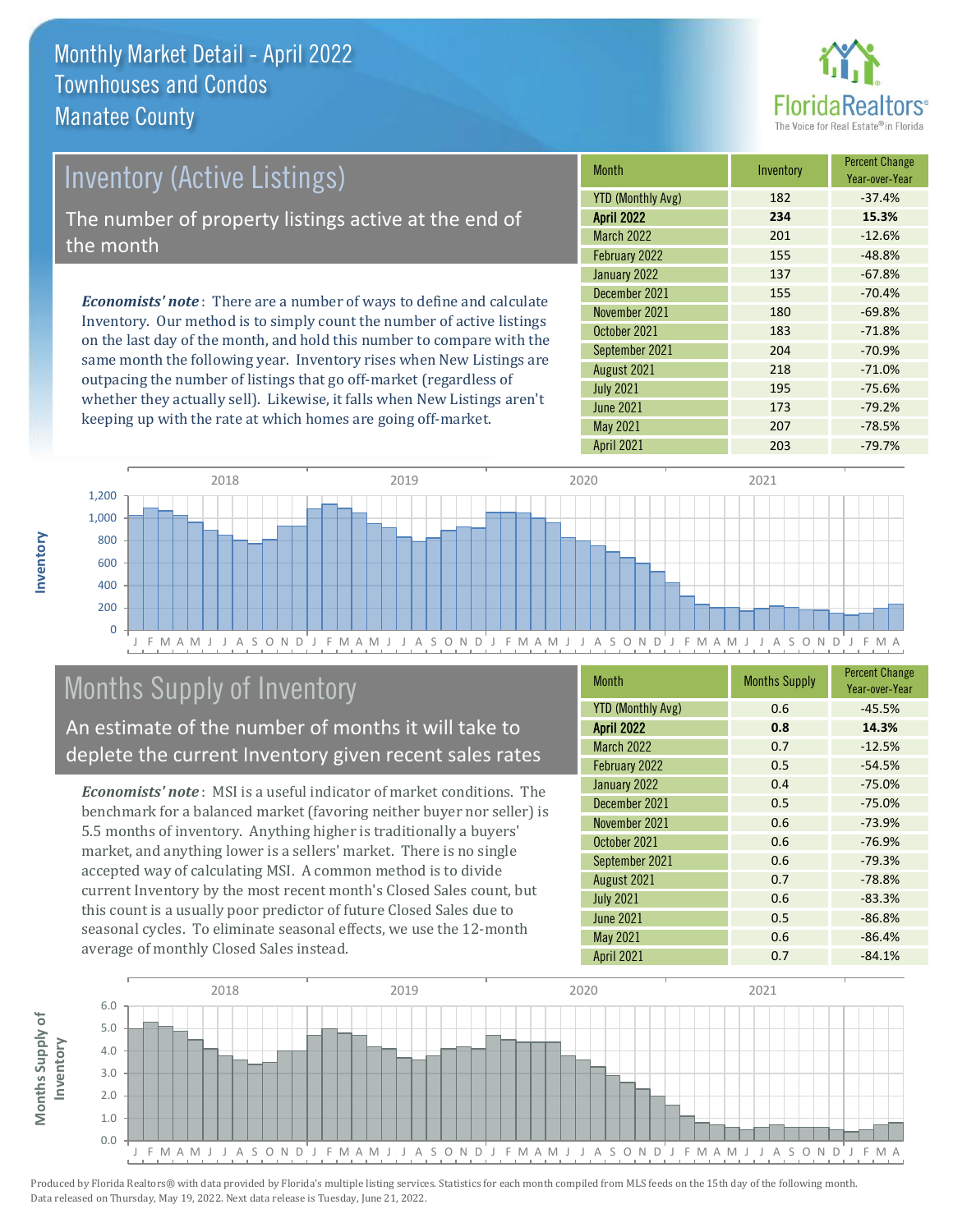

# Closed Sales by Sale Price

The number of sales transactions which closed during the month

*Economists' note:* Closed Sales are one of the simplest—yet most important—indicators for the residential real estate market. When comparing Closed Sales across markets of different sizes, we recommend comparing the percent changes in sales rather than the number of sales. Closed Sales (and many other market metrics) are affected by seasonal cycles, so actual trends are more accurately represented by year-over-year changes (i.e. comparing a month's sales to the amount of sales in the same month in the previous year), rather than changes from one month to the next.





#### Median Time to Contract by Sale Price The median number of days between the listing date and contract date for all Closed Sales during the month

*Economists' note* : Like Time to Sale, Time to Contract is a measure of the length of the home selling process calculated for sales which closed during the month. The difference is that Time to Contract measures the number of days between the initial listing of a property and the signing of the contract which eventually led to the closing of the sale. When the gap between Median Time to Contract and Median Time to Sale grows, it is usually a sign of longer closing times and/or declining numbers of cash sales.

| <b>Sale Price</b>     | Median Time to<br>Contract | <b>Percent Change</b><br>Year-over-Year |
|-----------------------|----------------------------|-----------------------------------------|
| Less than \$50,000    | (No Sales)                 | N/A                                     |
| $$50,000 - $99,999$   | 9 Days                     | $-43.8%$                                |
| $$100,000 - $149,999$ | 4 Days                     | $-55.6%$                                |
| $$150,000 - $199,999$ | 6 Days                     | $-40.0%$                                |
| \$200,000 - \$249,999 | 7 Days                     | $-36.4%$                                |
| \$250,000 - \$299,999 | 7 Days                     | $-36.4%$                                |
| \$300,000 - \$399,999 | 4 Days                     | $-69.2%$                                |
| \$400,000 - \$599,999 | 6 Days                     | $-25.0%$                                |
| \$600,000 - \$999,999 | 8 Days                     | $-52.9%$                                |
| \$1,000,000 or more   | 7 Days                     | $-41.7%$                                |



Produced by Florida Realtors® with data provided by Florida's multiple listing services. Statistics for each month compiled from MLS feeds on the 15th day of the following month. Data released on Thursday, May 19, 2022. Next data release is Tuesday, June 21, 2022.

**Median Time to Contract**

**Median Time to Contract**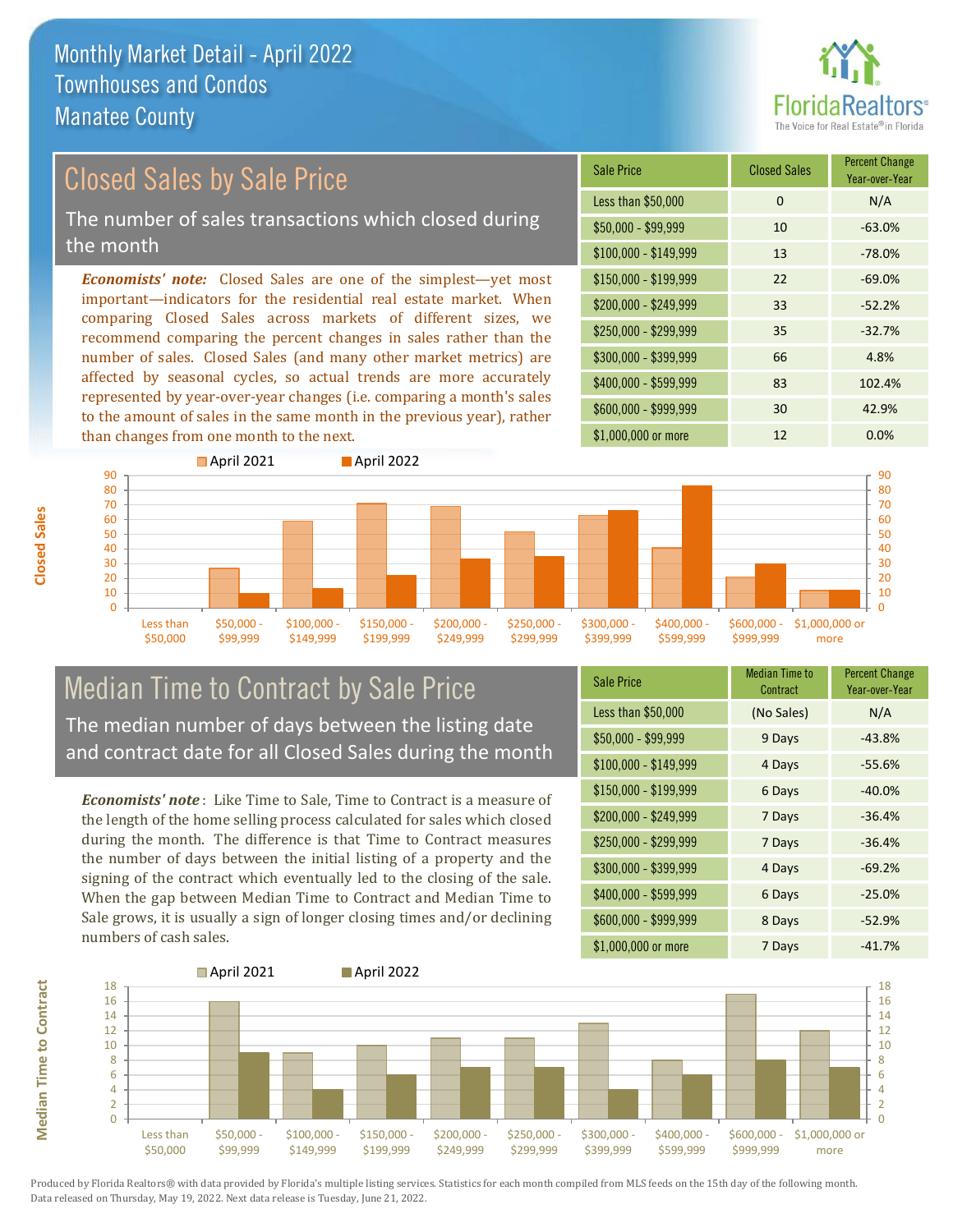

# New Listings by Initial Listing Price

The number of properties put onto the market during the month

*Economists' note:* New Listings tend to rise in delayed response to increasing prices, so they are often seen as a lagging indicator of market health. As prices rise, potential sellers raise their estimations of value—and in the most recent cycle, rising prices have freed up many potential sellers who were previously underwater on their mortgages. Note that in our calculations, we take care to not include properties that were recently taken off the market and quickly relisted, since these are not really *new* listings.

| <b>Initial Listing Price</b> | <b>New Listings</b> | <b>Percent Change</b><br>Year-over-Year |
|------------------------------|---------------------|-----------------------------------------|
| Less than \$50,000           | $\mathbf{1}$        | 0.0%                                    |
| $$50,000 - $99,999$          | 6                   | $-73.9%$                                |
| $$100,000 - $149,999$        | 21                  | $-50.0%$                                |
| $$150,000 - $199,999$        | 36                  | $-26.5%$                                |
| \$200,000 - \$249,999        | 31                  | $-31.1%$                                |
| \$250,000 - \$299,999        | 39                  | 8.3%                                    |
| \$300,000 - \$399,999        | 70                  | 22.8%                                   |
| \$400,000 - \$599,999        | 91                  | 139.5%                                  |
| \$600,000 - \$999,999        | 37                  | 42.3%                                   |
| \$1,000,000 or more          | 16                  | 166.7%                                  |



### Inventory by Current Listing Price The number of property listings active at the end of the month

*Economists' note* : There are a number of ways to define and calculate Inventory. Our method is to simply count the number of active listings on the last day of the month, and hold this number to compare with the same month the following year. Inventory rises when New Listings are outpacing the number of listings that go off-market (regardless of whether they actually sell). Likewise, it falls when New Listings aren't keeping up with the rate at which homes are going off-market.

| <b>Current Listing Price</b> | Inventory | <b>Percent Change</b><br>Year-over-Year |
|------------------------------|-----------|-----------------------------------------|
| Less than \$50,000           | 0         | N/A                                     |
| $$50,000 - $99,999$          | $\Omega$  | $-100.0%$                               |
| \$100,000 - \$149,999        | 9         | $-71.0%$                                |
| $$150,000 - $199,999$        | 26        | 36.8%                                   |
| \$200,000 - \$249,999        | 14        | $-39.1%$                                |
| \$250,000 - \$299,999        | 19        | 90.0%                                   |
| \$300,000 - \$399,999        | 38        | $-2.6%$                                 |
| \$400,000 - \$599,999        | 57        | 78.1%                                   |
| \$600,000 - \$999,999        | 48        | 100.0%                                  |
| \$1,000,000 or more          | 23        | 187.5%                                  |



**New Listings**

**Inventory**